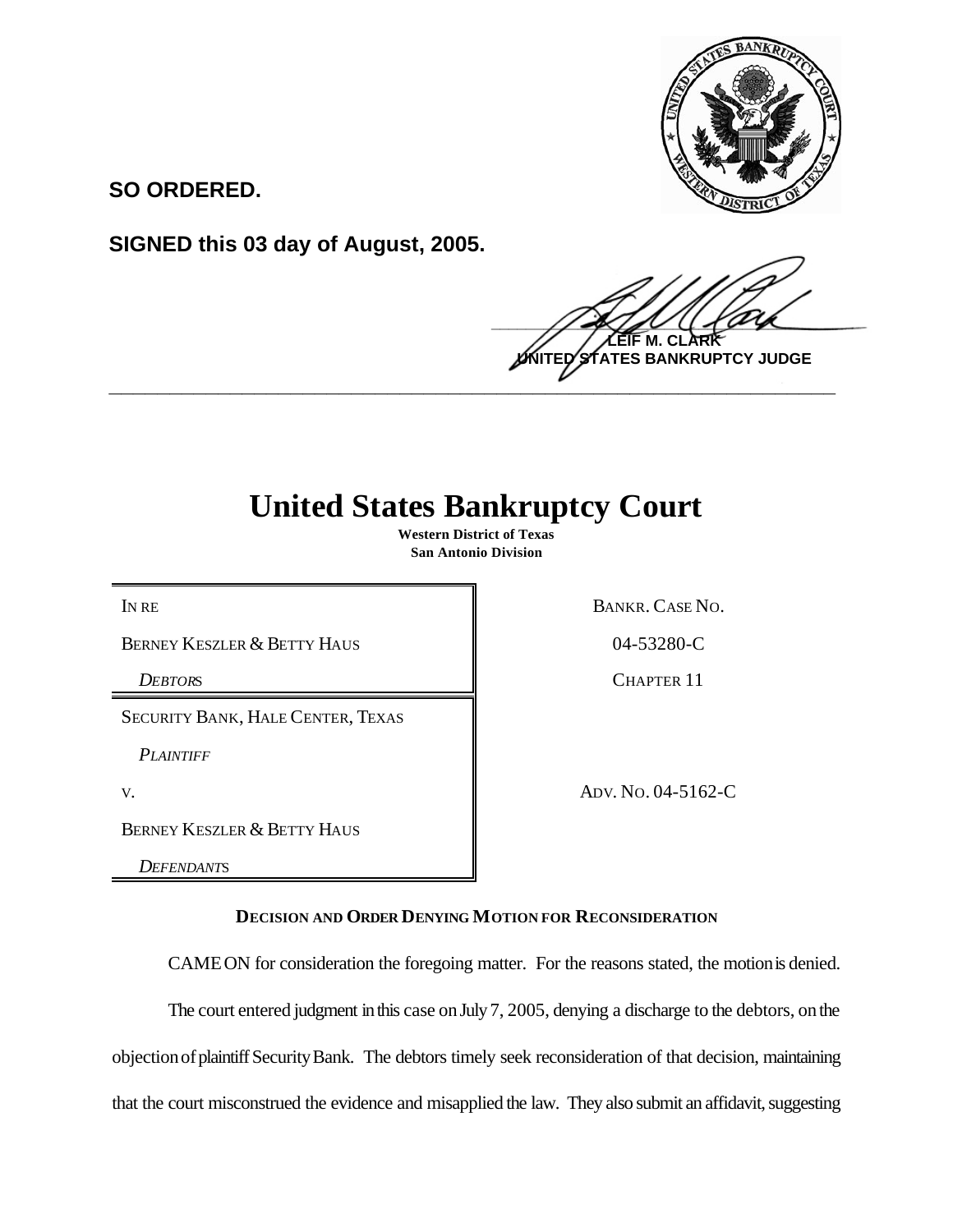further evidence to support their position. Security Bank has responded, challenging the grounds for seeking new trial, challenging the presentation of additional evidence in the form of the affidavit testimony of the debtors, and maintaining that the court correctly applied the law to the facts in this case at trial.

Motions to reconsider may be filed under Federal Rules of Civil Procedure 59(e) or 60(b). *In re Aguilar*, 861 F.2d 873, 874 (5th Cir. 1988).<sup>1</sup> The defendants do not indicate upon which Rule they rely. Because the defendants' motions for reconsideration were filed withinten days of the judgment, the motions are construed as Rule 59(e) motions. *See Texas A&M Research Found. v. Magna Transp., Inc.*, 338 F.3d 394, 400 (5th Cir. 2003). Rule 59(e) states that a "motion to alter or amend a judgment shall be filed no later than 10 days after entry of the judgment." FED. R. CIV. P. 59(e); FED. R. BANKR. P. 9023 (incorporating Rule 59). "Rule 59(e) has been interpreted as covering motions to vacate judgments, not just motions to modify or amend." *Ford v. Elsbury*, 32 F.3d 931, 937 (5th Cir. 1994).

Rule 59 "offers an extraordinary remedy, to be used sparingly in the interests of finality and conservation of judicial resources. Indeed, a motion for reconsideration should not be granted, absent highly unusual circumstances [and] unless the district court is presented with newly discovered evidence, committed clear error, or if there is an intervening change inthe controlling law. A Rule 59(e) motion may *not* be used to raise arguments or present evidence for the first time when they could reasonably have been raised earlier in the litigation." *Kona Enterprises, Inc. v. Estate of Bishop*, 229 F.3d 877, 890 (9th Cir. 2000) (emphasis in original; internal citations and quotations omitted); *see also Diaz v. Methodist Hospital*, 46 F.3d 492, 495 (5<sup>th</sup> Cir. 1995) (same). Presenting new evidence for the first time on motion

<sup>1</sup>  *See also* FED. R. BANKR. P. 9023 (incorporating Rule 59) *and* FED. R. BANKR. P. 9024 (incorporating Rule 60).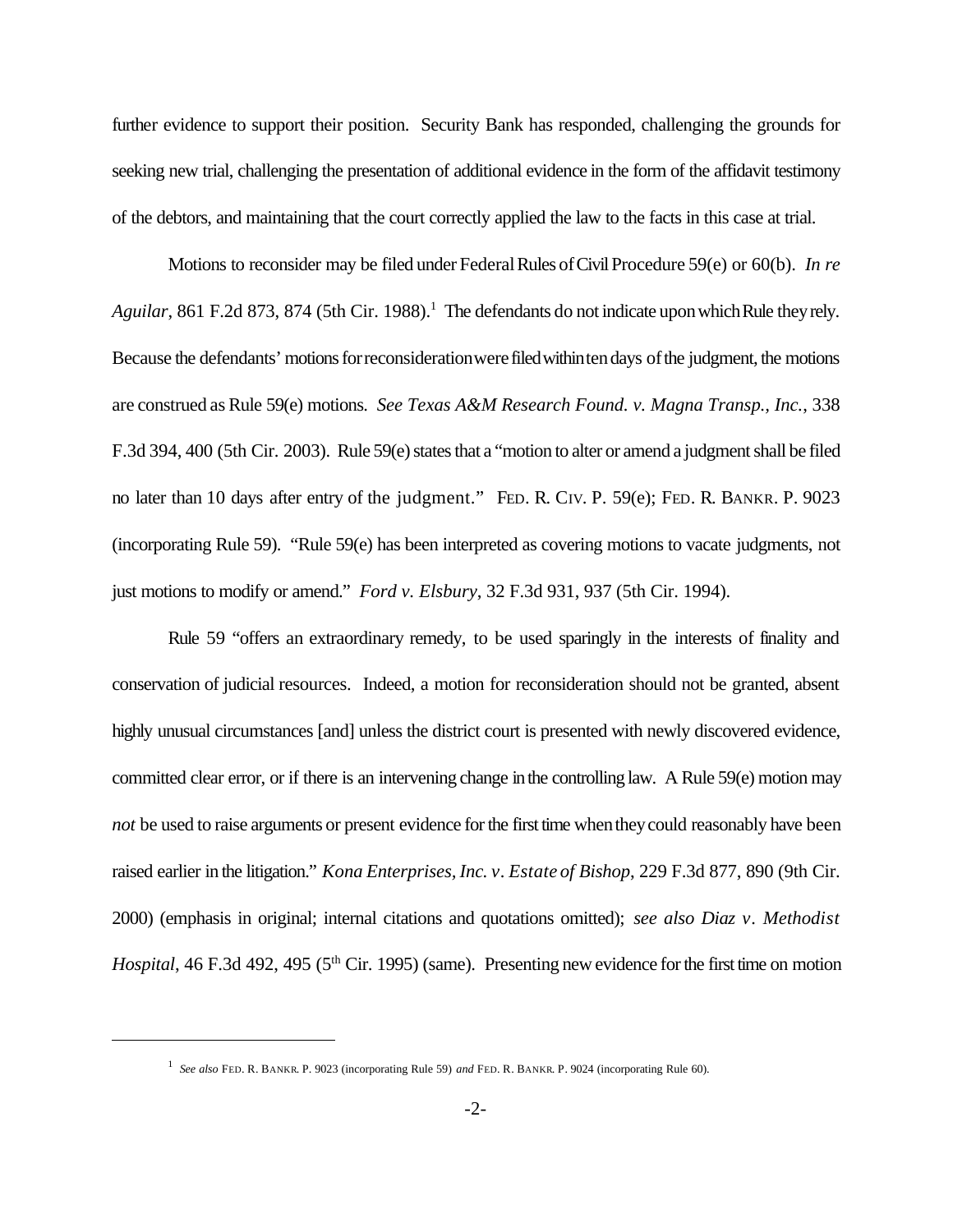for new trial is generally not permitted, especially when the movants fail to offer a sufficient explanation why the evidence was not presented before resting their case. *See Rivera-Flores v. Porto Rico Telephone Co.*, 64 F.3d 742, 746 (5<sup>th</sup> Cir. 1995). As Judge Posner has explained in his inimitably succinct fashion, "[a] motion under Rule 59(e) is not authorized to enable a party to complete presenting his case after the court has ruled against him." *In re Reese*, 91 F.3d 37, 39 (7th Cir. 1996) (internal quotations omitted). The court has "considerable discretion in deciding ... Rule 59(e) [motions]." *Edward H. Bohlin Co. v. Banning Co.*, 6 F.3d 350, 355 (5th Cir. 1993).

The court agrees withthe defendant that the testimony proffered bywayof affidavit attached to the motion for reconsideration should not be considered. The testimony therein could have been presented at trial, and there is no showing that the defendants were improperly prevented from presenting that testimony. The defendants cannot claim surprise as to the need for this evidence either, as both the live complaint upon which the parties proceeded to trial and the pretrial order that governed the trial of the case specifically raised failure to maintain records and failure to explain the loss or deficiency in assets as bases for objecting to discharge.

The debtors argue that, by failing to file a motion to compel production of further records, the plaintiff bank failed inits burdenofproof. This court, in *In re Lee*, 309 B.R. 468 (Bankr. W.D.Tex. 2004), discussed the burden of proof for a cause of actionurged under section 727(a)(3) of title 11. *Id.*, at 477-78; 11 U.S.C. § 727(a)(3). To satisfy that burden, the plaintiffinthis case needed only to put onevidence sufficient to show that the debtors had failed to keep or preserve financial records and that that failure prevented creditors from ascertaining the debtors' financial condition. Plaintiff met that burden in this case byshowing that the debtor had no records to cover the expenditure of some \$44,000, and no records to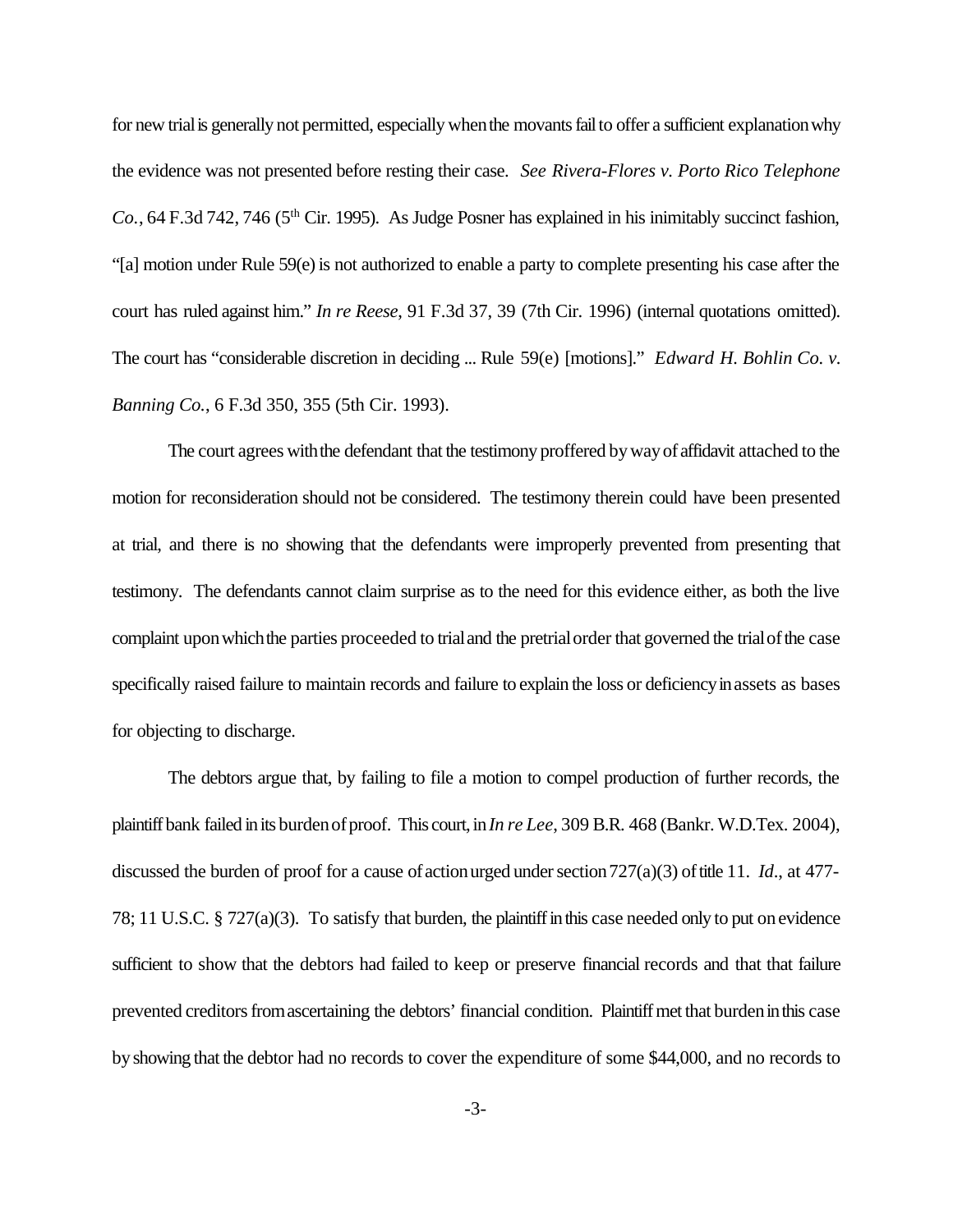corroborate the contention that large sums of cash were kept in their safe at home (much less how much at any one time, or the actualsource ofthat cash). Betty Haus *testified* that there were large sums of cash in the safe, that she was the source of most of that cash, and that some of that cash was used to pay for the house. She had no records to corroborate her testimony. Section 727(a)(3) focuses on recordkeeping to dealwithprecisely this sort of situation: *ex post* testimony about the existence or nonexistence of assets that cannot be corroborated.<sup>2</sup> The debtors were obligated to prove the inadequacy of their recordkeeping relative to these large amounts of cash. Theydid not do so. By failing to sustain their burden in responding to the plaintiff's *prima facie* case, the debtors lost on this issue. The court's conclusioninthisregard was not clear error.

*Lee* also addressed the burden with respect to a plaintiff's cause of action under section 727(a)(5). A plaintiff must demonstrate a loss of assets. The burden then shifts to the defendant to satisfactorily explain the loss of assets. The plaintiff showed a shortfall in the alleged amount of cash in the safe and the disposition of monies, according to the debtors' testimony. It was then up to the defendants to satisfactorily explain where the extra money went. The defendants did not sustain that burden at trial. As the plaintiff notes in its response to the motion for reconsideration, the debtors' own testimony regarding how much cashthey had, and what their living expenses were (and how they paid for them) itself left anunexplained shortfall. The debtors attempt in this motion to offer new explanations for where the money might have gone, but the court declines to consider such evidence. The time to present such revisions in testimony was at trial, not after judgment. One reason for courts being so charry about considering such after-the-fact

 $<sup>2</sup>$  The court is reminded of the analogy drawn by Dr. Carl Sagan, in talking about pseudo-science. His pseudo-scientist posits the existence of</sup> a fire-breathing dragon in his garage, who just happens to be invisible, and whose fire breathing is silent and emits no heat. He then insists it is there, and challenges you to prove it is not. Because you cannot, the pseudo-scientist then smiles triumphantly and says, "well, there you are."